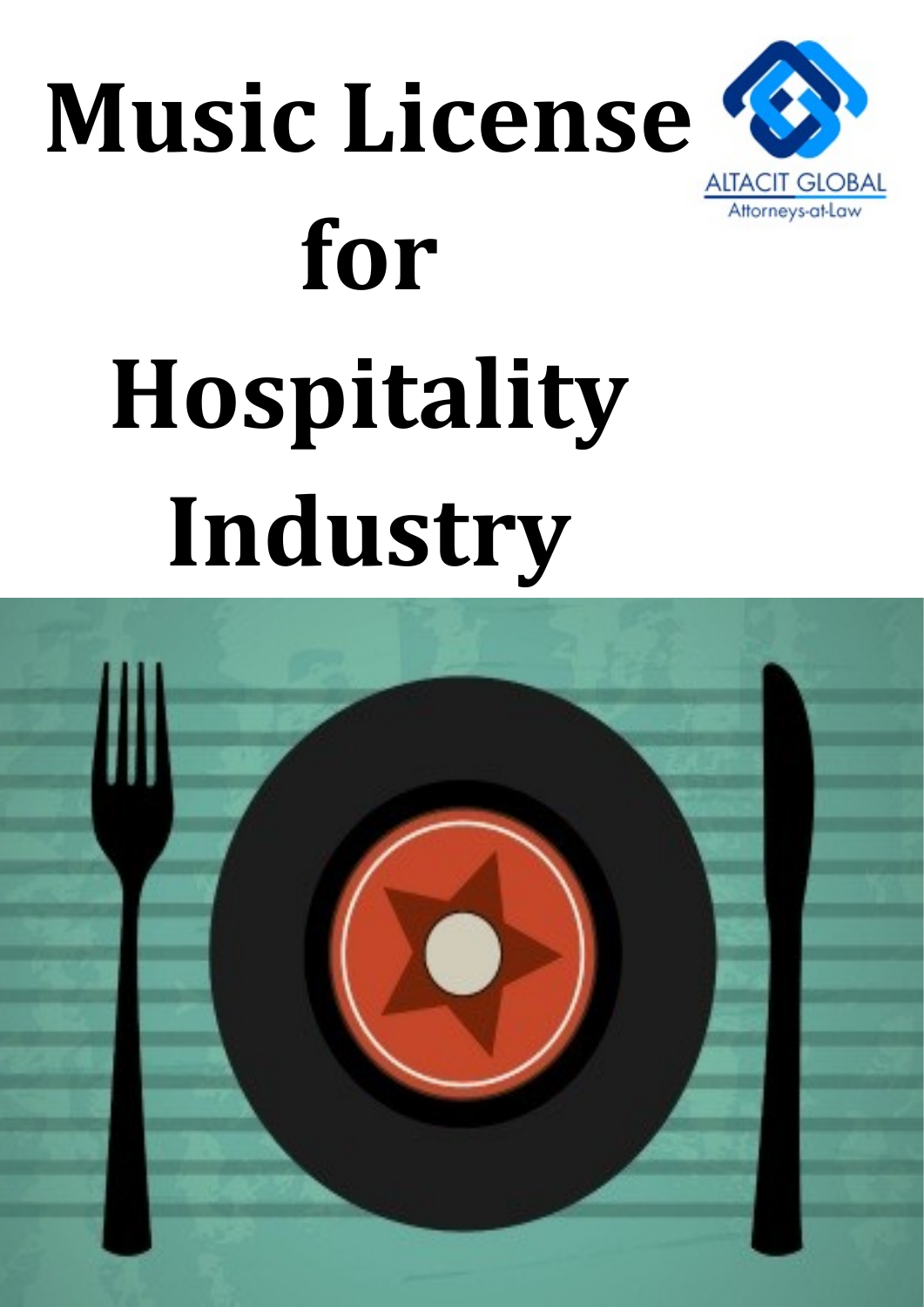#### **MUSIC LICENSE FOR HOSPITALITY INDUSTRY**

Ambience is one of the main factors that are kept in mind while eating out, either when relaxing at a local coffee shop or dining in a restaurant or having a party or enjoying a special event. The music played there contributes to making that place a memorable one. With all our devices connected to multiple music applications, it is easy to listen to any song at any time anywhere. Then there arises a question whether restaurants and hotels can play music? Can they play music by just connecting their speakers to their personal devices? Is this a violation of Copyright Act?

## **Meaning of Copyright:**

Copyright has been defined under section 14 of the Copyright Act, 1957. This provision<sup>1</sup> grants exclusive right to do or authorize the doing of any of the acts specified therein, in respect of a work or any substantial part thereof in the case of a literary, dramatic, musical work, artistic work, cinematographic film, which is not a computer programme. The original copyright owner of any musical work or sound recording is the author of the work.

The Copyright Act, 1957 also defines musical work, sound recording and communication to public as follows:

# i. Musical Work<sup>2</sup>:

Musical Work means a work consisting of music and includes any graphical notation of such work but does not include any words or any action intended to be sung, spoken or performed with the music. The Copyright holder of a musical work has the exclusive right to perform their work in public or communicate the same to the public.

ii. Sound Recording<sup>3</sup>:

Sound Recording means a recording of sounds from which such sounds may be produced regardless of the medium on which such recording is made or the method by which the sounds are produced. The copyright holder of a sound recording has the right to communicate the sound recording to the public.

iii. Communication to the public<sup>4</sup>:

<sup>&</sup>lt;sup>1</sup> Section 14, the Copyright Act, 1957.

<sup>&</sup>lt;sup>2</sup> Section 2 (p), the Copyright Act, 1957.

 $3$  Section 2 (xx), the Copyright Act, 1957.

 $4$  Section 2 (ff), the Copyright Act, 1957.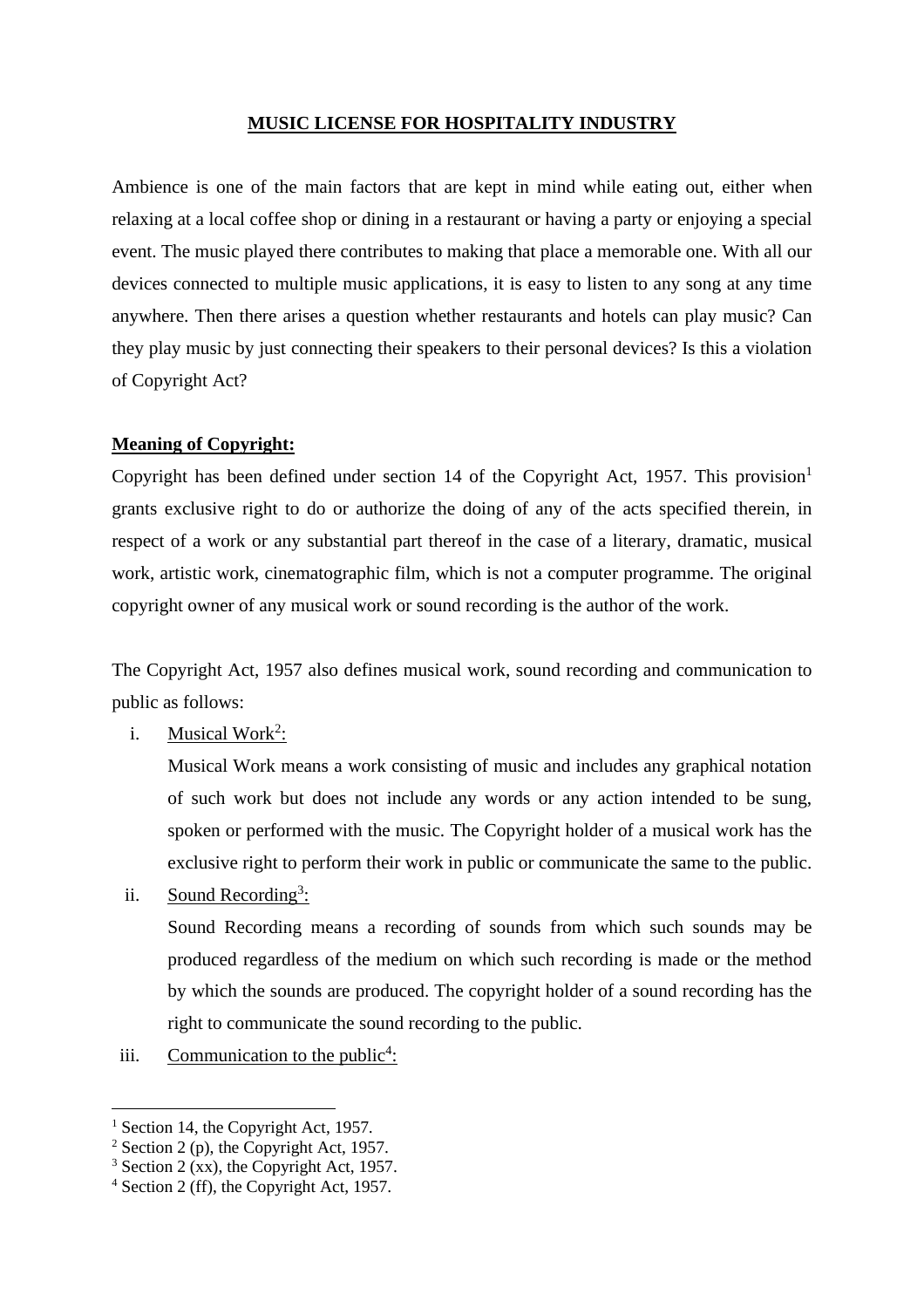Communication to the public means making any work or performance available for being seen or heard or otherwise enjoyed by the public directly or by any means of display or diffusion other than by issuing physical copies of it, whether simultaneously or at places and times chosen individually, regardless of whether any member of the public actually sees, hears or otherwise enjoys the work or performance so made available.

Music apps such as Spotify, Apple Music, Gaana are all streaming apps meant only for private use and not for commercial use. If the same songs have to be played in a restaurant or a hotel, a music license must be obtained. The purpose of issuing music licenses is to protect the rights and interests of the composers, songwriters, song recording companies and publishing houses. To make this process an easy and smooth transaction, copyright societies were formed. Registered copyright societies<sup>5</sup> are authorized to grant licenses to the concerned applicants on behalf of the owners. A registered society is supposed to renew its registration every 5 years<sup>6</sup>. Under the copyright act, it is mandatory for all the copyright societies to publish its tariff scheme for the benefit of the public<sup>7</sup>.

Each copyright society issues license for protecting various underlying works in a piece of music. When a song is licensed, it may require one or more license from different copyright societies.

#### **A. licensing only the sound recording**

If a hotel or restaurant wishes to use and play recorded music, license has to be procured from Phonographic Performance Limited India (PPL), a registered Copyright Society.

i. Phonographic Performance Limited India (PPL)<sup>8</sup>:

PPL is a performance rights organization founded in 1941. It licenses sound recordings of its members for public performance and broadcast. By obtaining a PPL License, a licensee is granted exclusive access to their wide collection of sound recordings of its members. PPL is a non-profit organization that enforces the rights of

<sup>5</sup> Section 33, the Copyright Act, 1957.

 $6$  Section 33 (3), the Copyright Act, 1957.

<sup>7</sup> Section 33 A, the Copyright Act, 1957.

<sup>8</sup> https://www.pplindia.org/s/what-is-ppl.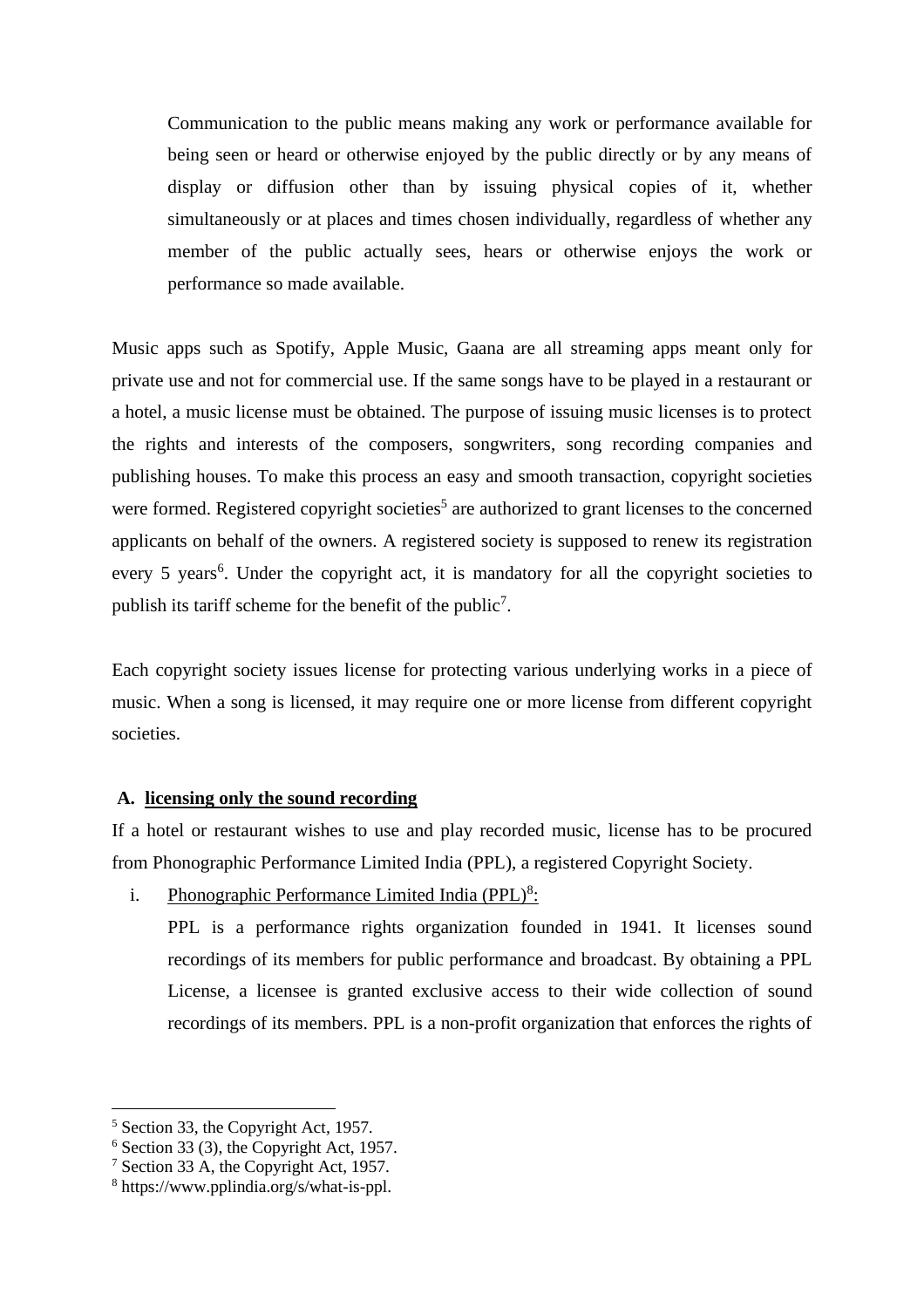their members by ensuring that the music used is duly compensated to the rightful owners.

Any individual, firm, association or a body corporate who is the owner of any sound recording and has the right to communicate the same to public by way of broadcast or public performance can become a member for free. To obtain a license from PPL, one must contact their facilitation centre and provide all the relevant information sought.

PPL has classified its licenses in to three main categories:

- i. Annual Background License This is when an individual wants to play or communicate sound recordings either in public spaces or commercial establishments such as lounge bars, shops, gyms, salons, theatres, resto bars, hotels, etc. via medium of streaming audio or video, radio, background music supplier, CD's DVD's, mobile phones, etc.
- ii. Event License This is for an individual who wishes to play sound recordings at events such as corporate events, fashion shows, product launches, award ceremonies, sports events via medium of streaming audio or video, radio, background music supplier, CD's DVD's, mobile phones, etc.
- iii. Radio Broadcast License This is for a broadcaster who wishes to play sound recordings within India.

# **B. underlying musical and literary works:**

If a hotel or restaurant wishes to use only musical scores and lyrics or perform live concert or provide live music, license has to be procured from:

i. Indian Performing Right Society Limited (IPRS)<sup>9</sup>:

The IPRS is a representative body of the owners of Music, who can be composers, lyricists (or Authors) and the Publishers of music that came into existence in 1969. IPRS issues licenses and collects royalties from music users on behalf of its members who are lyricist, composers and publishers. To become a member of IPRS one must fill an online membership form $10$  and file it with the applicable fees. The completed and scrutinized forms if accepted by the IPRS Board on recommendation of the

<sup>9</sup> https://www.iprs.org/about-iprs/.

<sup>10</sup> https://online.iprs.org/onlineBG/.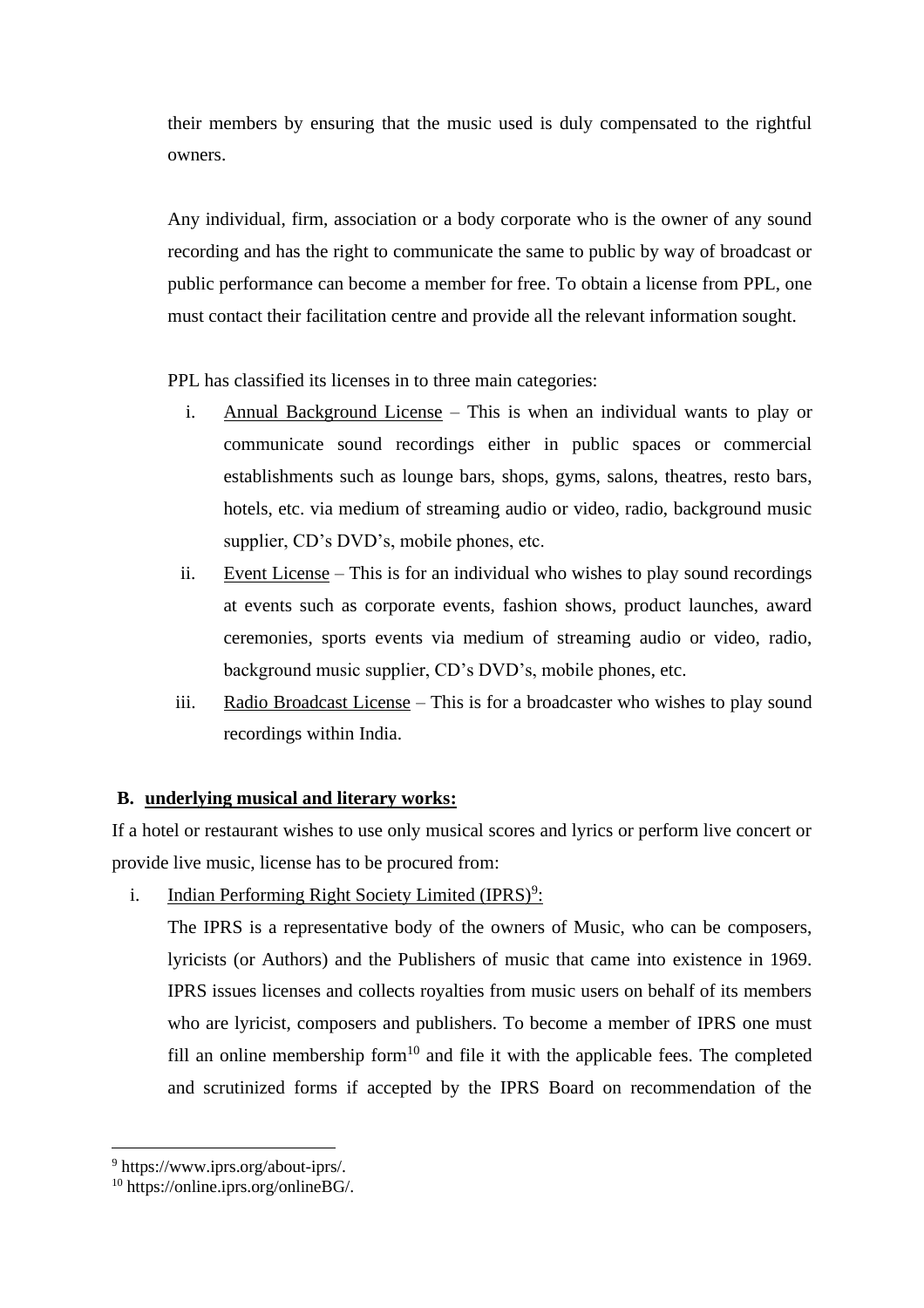membership committee and CEO. The accepted decision of the Board is ratified by the membership of IPRS at its annual general meeting.

The royalty charges<sup>11</sup> is payable annually, by the licensees and is collected in advance by IPRS. The charges are calculated based on different circumstances in which the music is performed in the various categories of premises and classes, venues or platforms of entertainment by any mechanical or electronic device in:

- i. Arcades multiplexes, shopping plazas, info tech center/parks/Industries, and automobile showrooms;
- ii. Amusement parks;
- iii. Utilization by cinematograph films;
- iv. community radio broadcast;
- v. Hotels, guest houses, motels, holiday homes, etc;
- vi. Internet non interactive music streaming services;
- vii. Internet interactive music streaming services
- viii. Karaoke services;
- ix. Ringtone and caller back tone;
- x. Pub and Disco;
- xi. Radio broadcast;
- xii. Retail premises;
- xiii. Satellite and television broadcast;
- xiv. Live/DJ (recorded);
- xv. Standalone banquets/ auditoriums;
- xvi. Bars and restaurants;
- xvii. Music in commercial;

Unlike PPL that deals with only administering rights in sound recording, IPRS has been registered to conduct copyright business in 'musical works' and 'literary works associated with the musical work'.

Apart from the above mentioned there is another copyright society governing the performer/singer's rights and license can be obtained from the same.

<sup>11</sup> https://www.iprs.org/tariffs.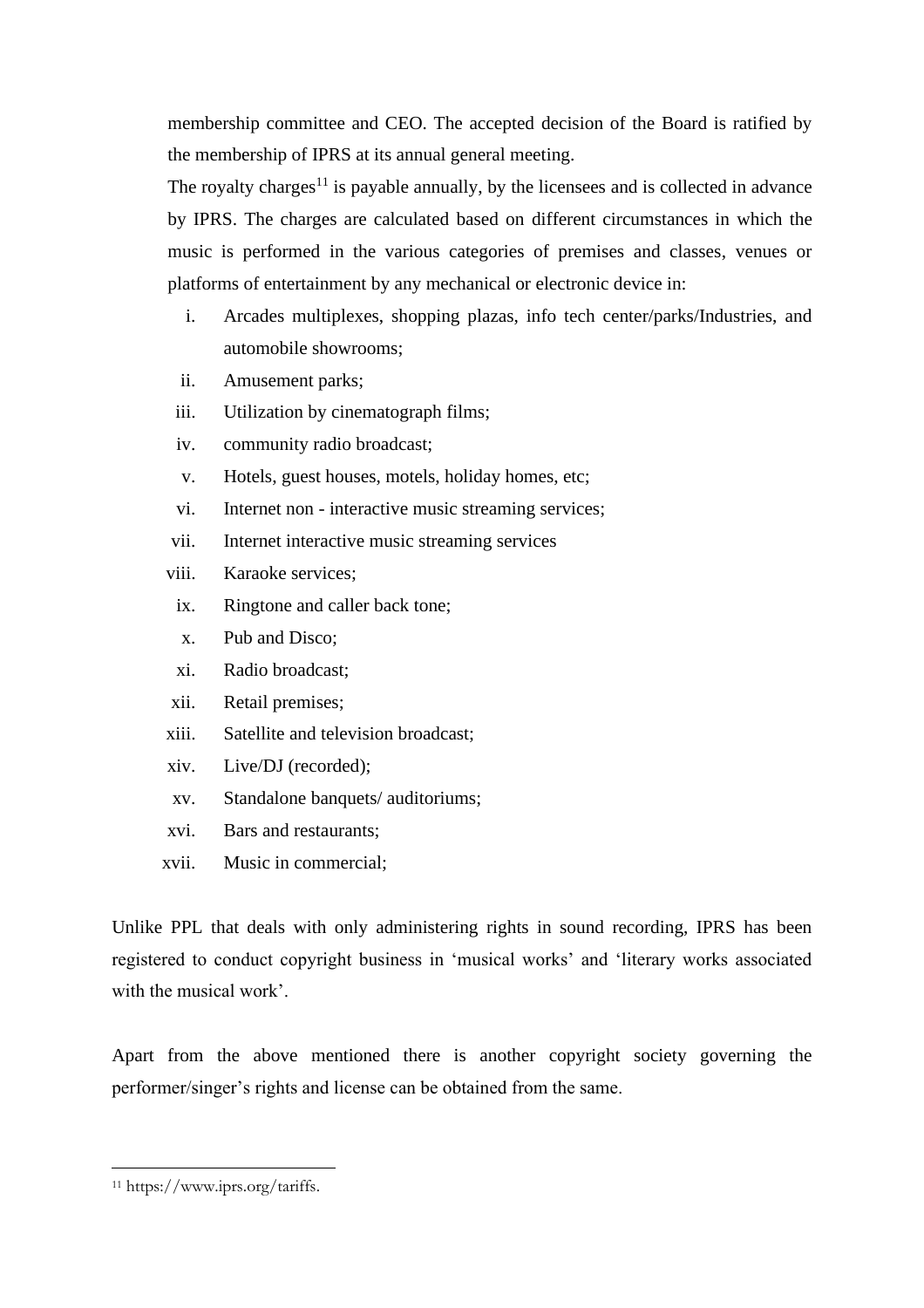# i. Indian Singers Rights Association  $(ISRA)^{12}$ :

ISRA was incorporated in 2013 as a company limited by guarantee and registered as the first copyright society after the amendment made to the Copyright Act. ISRA administers and controls the exploitation/utilization of the performance of its members and collets royalties on behalf of its members and distributes it to them. To become a member of ISRA, a membership form must be filled and submitted with the required amount as membership processing fee.

It is pertinent to note that there is no association between PPL, IPRS and ISRA. PPL deals with the interests and royalties of music labels, IPRS looks after the interest of royalties of composers and lyricists while ISRA administers the interests and royalties of singers.

# **C. By direct purchase or license from the owner:**

Any party can obtain sound recording, music score and lyrics by purchasing the same from the owner or can get license for the same.

## **Infringement:**

Infringement of a copyright is when there is unauthorized use of a copyrighted work. It is deemed to be a copyright infringement<sup>13</sup> in the following circumstances of:

- a. When a person who has not obtained copyright does any act which is only the right of that copyright holder;
- b. If a person permits any place to be used for communication, selling, distribution or exhibiting an infringing work, without obtaining copyright from the owner. Such an act may not amount to infringement, if the person providing that place was not aware, nor has any reasonable ground to believe that such permit will result in the violation of copyright.
- c. Any person who imports infringing copies of a work.
- d. Any person without obtaining permission from the copyright holder reproduces his work in any form.

# **Conclusion:**

If an owner of a restaurant or a café resorts to playing music through any of the music apps to cut costs without obtaining a license, it would amount to violation of copyright for not having

 $12$  http://isracopyright.com/about\_isra.php.

 $13$  Section 51, the Copyright Act, 1957.